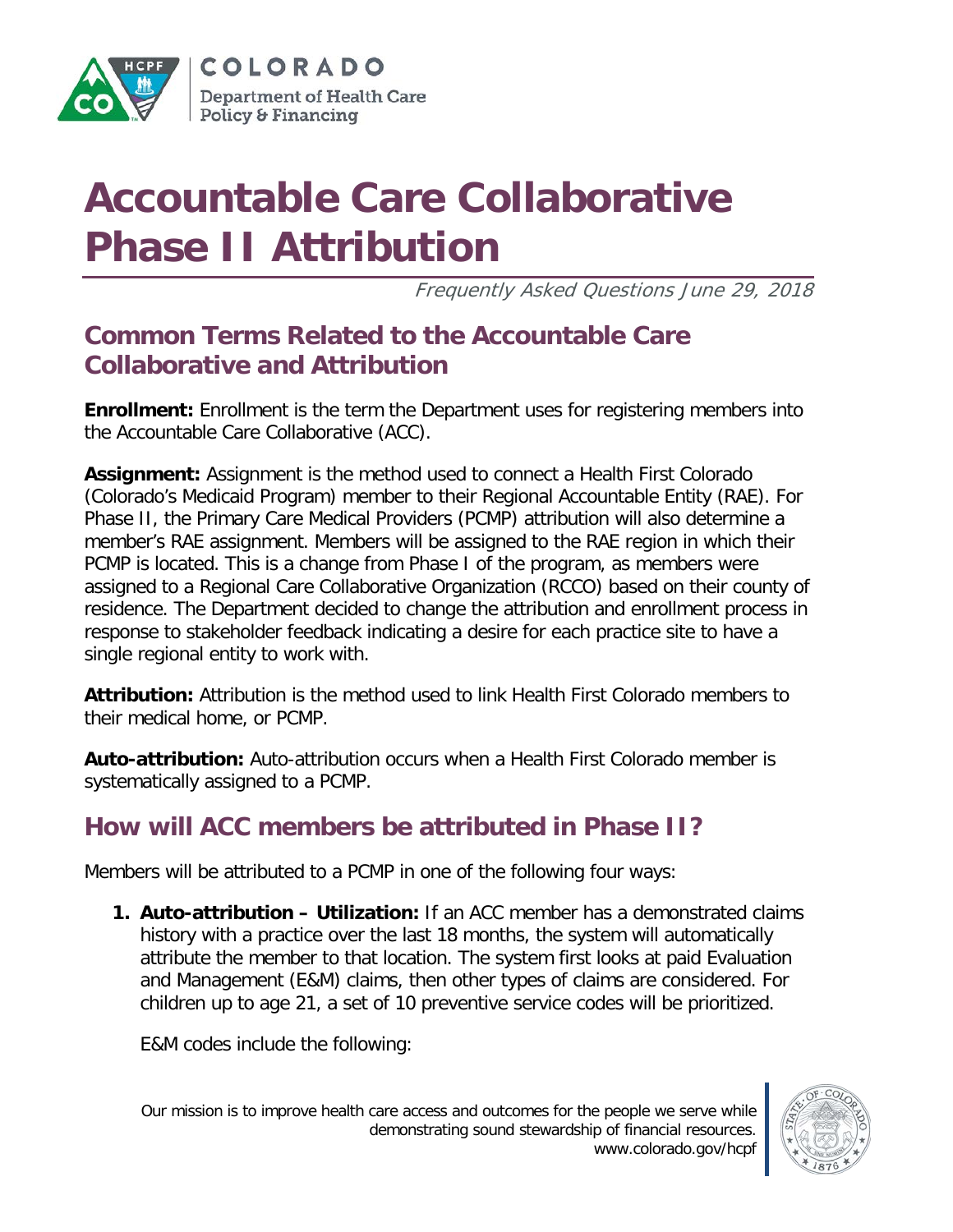- 99201-99205
- 99211-99215
- 99381-99387
- 99391-99397

Children's preventive service codes include the following:

- 99381-99385
- 99391-99395

This process will be different from the Phase I attribution process in two ways:

- Preventive service codes will be prioritized for children. This change is in response to stakeholder feedback indicating that individuals should be attributed to the location where they receive their preventive and well-child care as this is the best indication of a medical home relationship. The Department is first implementing this with children as the code set is known and to assess whether the change improves the accuracy of attribution. If so, the Department, with stakeholders, will explore building this into the attribution methodology for adults.
- The lookback period has been extended from 12 to 18 months. This change is also in response to stakeholder feedback and intended to capture better the utilization of members who may see their PCMP less frequently than once a year.
- **2. Auto-attribution – Family Connection:** If a member has no utilization history with a PCMP within the past 18 months, the system will look at whether a family member has a claims history with a PCMP and will attribute the member to the family member's PCMP. This attribution will occur only if the PCMP is appropriate. For example, a parent will not be attributed to a child's PCMP if that PCMP is a pediatrician.

Family relationships will be assumed when a member shares last name, street address, city, ZIP code (5-digit), and county code.

**3. Auto-attribution – Proximity:** If neither a member nor a family member has a utilization history with a PCMP, the system will determine the closest appropriate PCMP within the member's region and attribute to that location. This step is not part of the attribution process in the current ACC, rather individuals

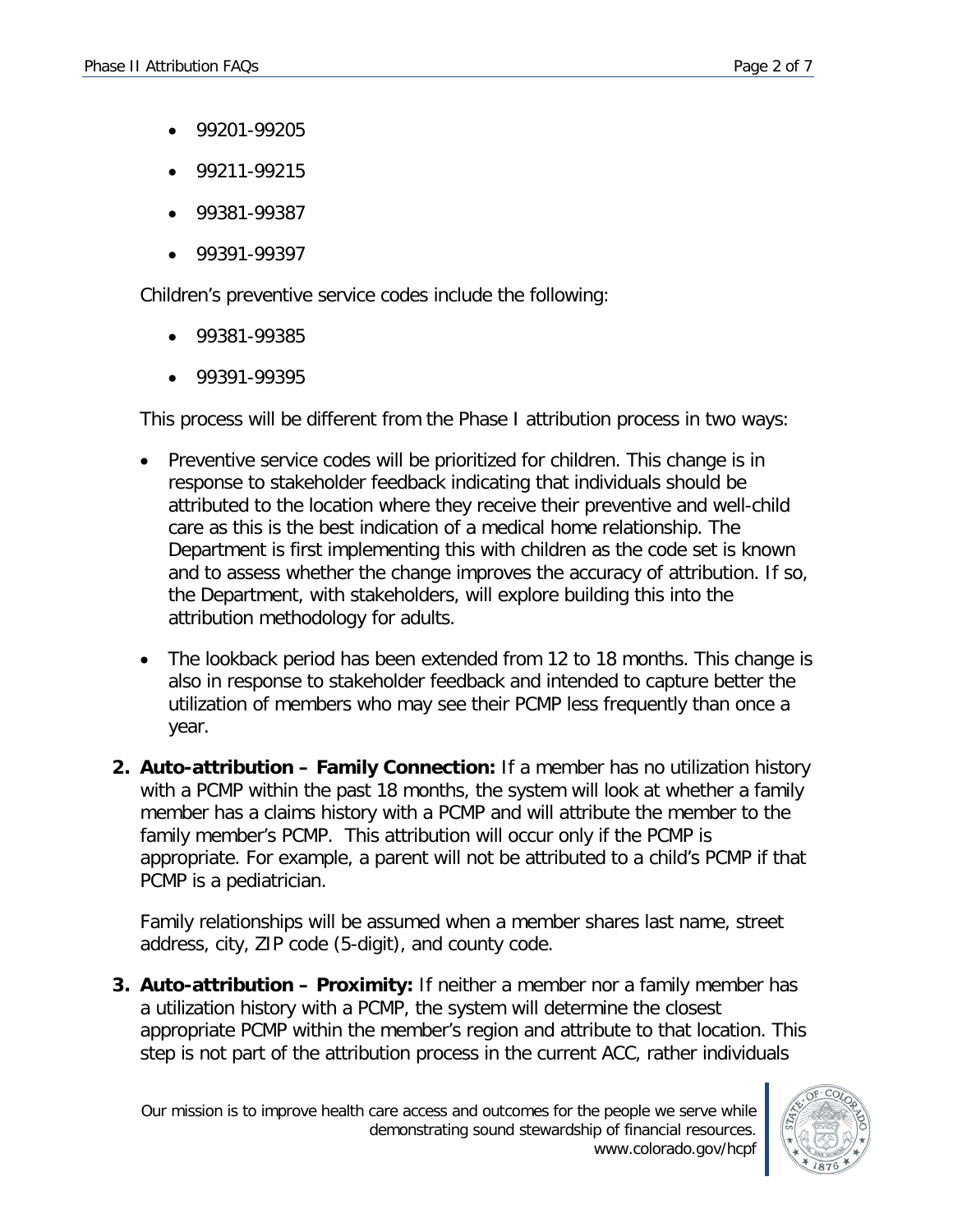have not been attributed until they developed a utilization history or were in contact with the Health First Colorado enrollment broker to select a PCMP. For Phase II, because attribution will drive the RAE assignment, all members must be attributed to a PCMP.

**4. Member Contact with the Health First Colorado Enrollment Broker:** All members will be attributed upon enrollment using one of the methods above. However, every ACC member has the option of choosing a different PCMP at any time.

#### **How will attribution work for members enrolled in the ACC at the time of implementation of Phase II?**

At the time of ACC Phase II implementation, every member will be run through the attribution methodology described above as a new member. This includes members who have contacted the Health First Colorado enrollment broker to select their PCMP during Phase I. This means members may be attributed to a different PCMP if their utilization history indicates a stronger relationship with another PCMP; in essence the Department is aligning attribution with the provider the member has selected to see "with their feet."

The Department is doing this to ensure members are attributed to the brick and mortar site location at which they are receiving services at the time of implementation. In the current ACC, many members are attributed to a billing or system ID which might be far from the site at which they receive services. For example, retaining the attribution to the billing ID in Adams County does not make sense when the member lives in Summit County, is receiving services there, and should be enrolled to the RAE in that region.

The Department is attributing members who have previously contacted the Health First Colorado enrollment broker to select a PCMP in the past because, in many cases, the member has a stronger utilization history with a PCMP whom the member did not select. For example, this could be because the member lived in Mesa County and chose a PCMP in Mesa County but has since moved to Denver County and has utilization with a PCMP in Denver County.

## **How will attribution work for new Health First Colorado members after the implementation of Phase II?**

New Health First Colorado members, including members who have lost Health First Colorado eligibility for more than 60 days, will be attributed using the methodology above.

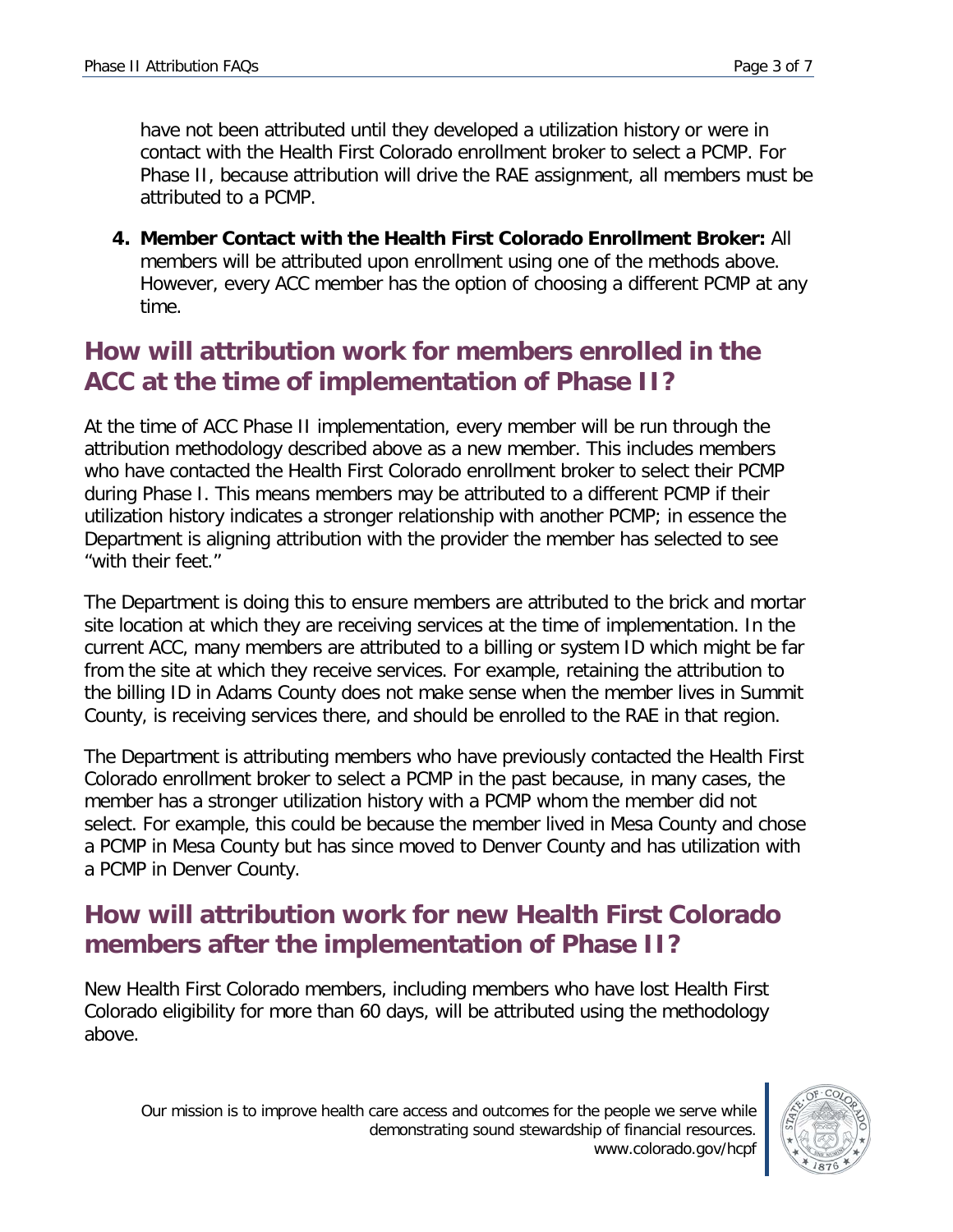## **What changes are occuring to the passive enrollment process for member's residing in Denver county?**

The passive enrollment policy for Denver Health Medicaid Choice (DHMC) will not change after July 1, 2018. A member that gains Health First Colorado eligibility while residing in Denver county will be enrolled into DHMC. Members will receive an enrollment notice five days after enrollment from Health First Colorado Enrollment, stating the details of the enrollment, as well as information on their 90-day withoutcause window to opt-out of DHMC. After the 90-day opt-out period, the member will be allowed to change health plans at any time for cause, or 60 days before their birth month.

#### **If a member loses eligibility, will they be reattributed to the same practice?**

Medicaid rules dictate that if a member loses and regains eligibility within 60 days, they will be reattributed with the same PCMP. Members who lose eligibility for 60 days or more will be treated as a new enrollment and will be attributed using the methodology above.

#### **How will reattribution work in Phase II?**

Every six months the Department will conduct a reattribution process to ensure PCMP attributions reflect the member's strongest PCMP relationship. This is a change from Phase I in which the process occurred every 3 months. The decision to change the frequency was made to provide more stability in enrollment during the roll-out of ACC Phase II and may be re-evaluated at a later date.

The reattribution process under ACC Phase II will prioritize attributions made when the member contacted the Health First Colorado enrollment broker if that contact was within the 18 month look-back. If the member contacted the Health First Colorado enrollment broker outside of the 18 month look-back, and the client has a stronger claims history with a different provider, the member will be reattributed to the new provider whom they have been seeing.

#### **How will members be notified when they are reattributed?**

When a member is reattributed to a new PCMP, they will be notified via a letter from the Health First Colorado enrollment broker. If this also triggers a change to the RAE assigned to the member this will be stated on the letter. If a member contacts Health

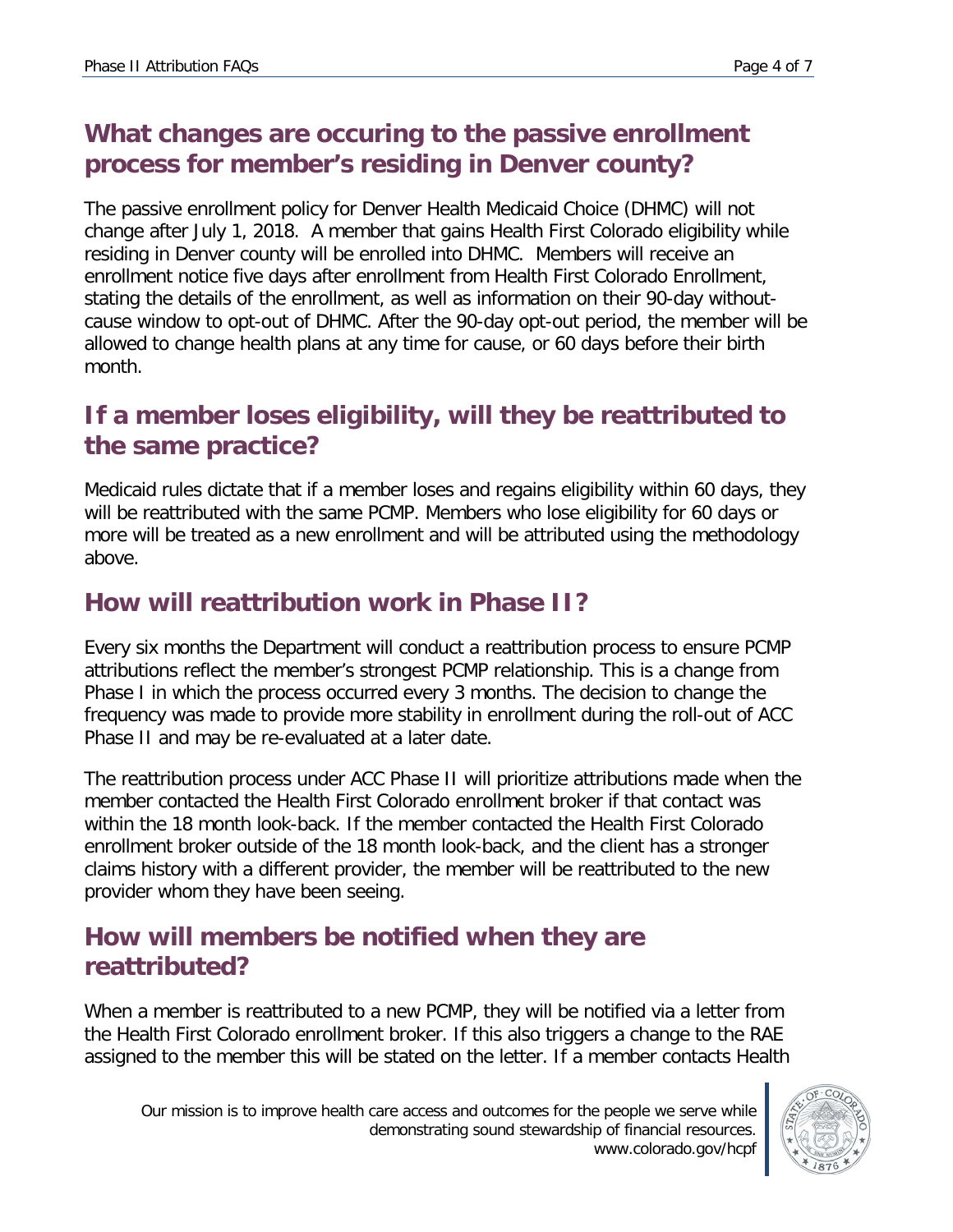First Colorado Enrollment and selects a new PCMP, they will not get a letter from Health First Colorado Enrollment.

#### **In what scenario would a member not be able to see their current PCMP?**

Members are not locked in to any provider and can continue to see any Medicaid provider they choose.

#### **How are members attributed to a specific practice location?**

In ACC Phase II, members will be attributed to the brick and mortar service location, rather than the group Medicaid billing ID. This means that all PCMPs must ensure they are billing utilizing site IDs and that each site is contracted with their RAE. All claims submissions must adhere to Colorado Medicaid billing guidelines as outlined in the Billing Manuals. Specifically, claims must be submitted using the proper service location ID and address where services are rendered. For quidance see the Multiple Service [Locations fact sheet.](https://www.colorado.gov/pacific/sites/default/files/Enrolling%20and%20billing%20by%20location.pdf)

#### **Once attributed to a particular site, will the member's ability to seek care from other providers or locations be restricted?**

No changes have been made to restrict a member's ability to seek care from another provider. Providers with multiple sites should note that patient attribution will be to the site they most frequently utilize for primary care but the patient is not required to only receive care from their attributed site.

# **Can any provider receive attributions?**

No. Providers must be contracted as a PCMP in the ACC program before they can receive attributions. Providers must meet specific criteria to be considered for PCMP contracting and have a signed agreement with the RAE serving their region. For More information see our [Primary Care Medical Provider Contracting Guidance Fact Sheet](https://www.colorado.gov/pacific/sites/default/files/Primary%20Care%20Medical%20Provider%20Contracting%20Guidance%20Fact%20Sheet%20March%202018.pdf) on [CO.gov/HCPF/ACCPhase2.](http://www.co.gov/hcpf/accphase2)

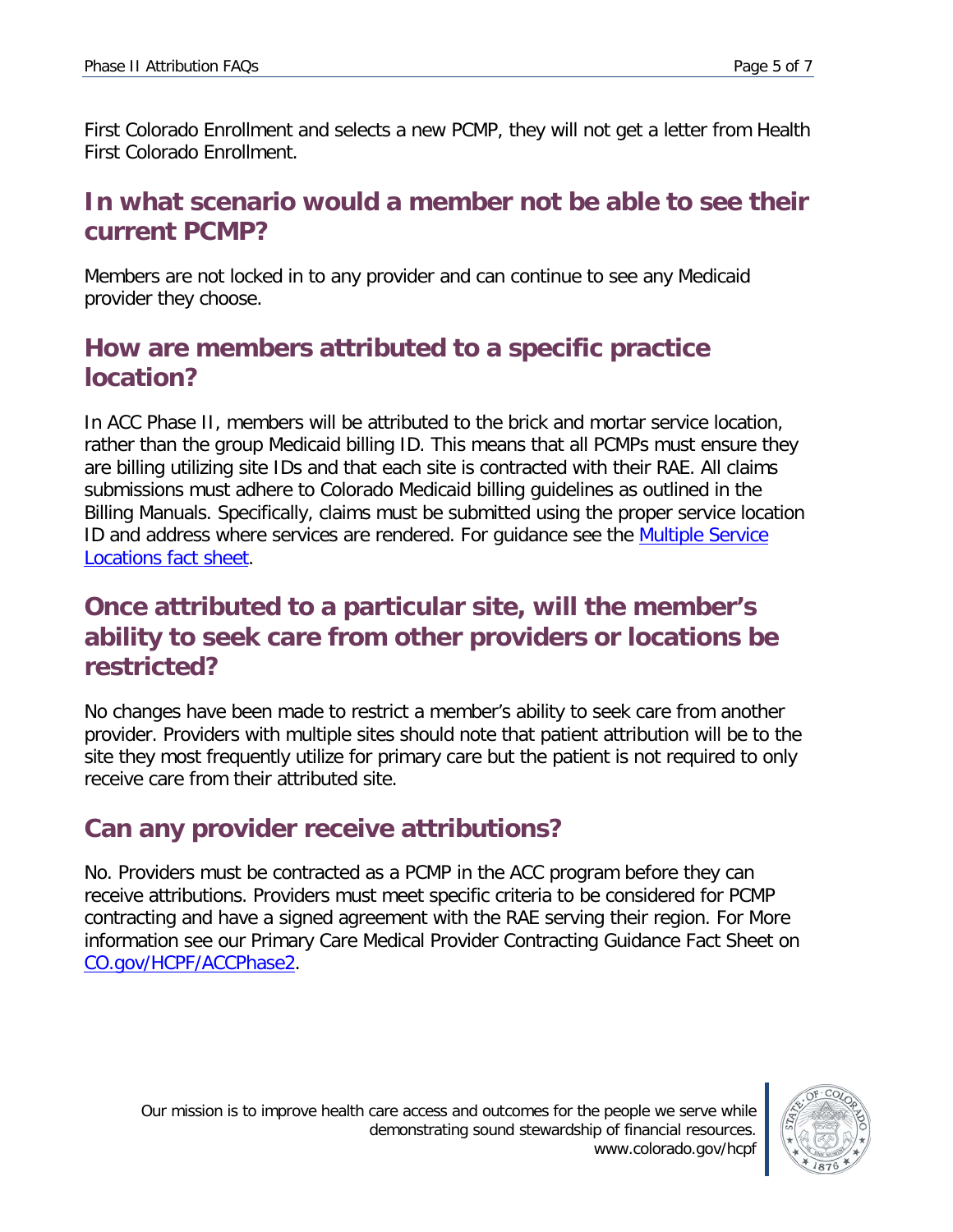## **Will providers who have missed the contracting deadline for the mass attribution be able to receive attributions after July 1, 2018?**

Yes, the RAEs will continue to contract as necessary and providers who become PCMPs after the mass attribution will be able to receive attributions of new members each month. For more information see our [Primary Care Medical Provider Contracting](https://www.colorado.gov/pacific/sites/default/files/Primary%20Care%20Medical%20Provider%20Contracting%20Guidance%20Fact%20Sheet%20March%202018.pdf)  [Guidance Fact Sheet](https://www.colorado.gov/pacific/sites/default/files/Primary%20Care%20Medical%20Provider%20Contracting%20Guidance%20Fact%20Sheet%20March%202018.pdf) on [CO.gov/HCPF/ACCPhase2.](http://www.co.gov/hcpf/accphase2)

#### **When will I know where my patients are attributed and how many patients I have?**

All contracted PCMPs can request a monthly roster from their RAE. PCMPs will also have access to the Data Analytics Portal, which provides monthly attribution data as well as KPI performance and member utilization data.

## **Will providers be able to see member attribution on the State Eligibility Portal?**

Yes. PCMP attribution will continue to be displayed via the state's eligibility portal.

## **Can I limit my Health First Colorado panel size? How do I set up my panel limit?**

PCMPs may limit their panel size at any time by contacting their RAE network representative.

# **Do all providers have to go through the credentialing process? How is credentialing different than revalidation?**

Behavioral health providers must go through the credentialing process with their RAE. All providers, including behavioral health providers and PCMPs must be validated by the Department and enrolled as a Medicaid provider. Providers that successfully revalidated do not need to do so again. More information see our **Primary Care Medical Provider** [Contracting Guidance Fact Sheet](https://www.colorado.gov/pacific/sites/default/files/PCMP%20Provider%20Contracting%20Fact%20Sheet%20March%2023%202018.pdf) and [Behavioral Health Provider Contracting Guidance](https://www.colorado.gov/pacific/sites/default/files/Behavioral%20Health%20Provider%20Contracting%20Guidance%20Fact%20Sheet%20March%202018.pdf)  [Fact Sheet](https://www.colorado.gov/pacific/sites/default/files/Behavioral%20Health%20Provider%20Contracting%20Guidance%20Fact%20Sheet%20March%202018.pdf) on [CO.gov/HCPF/ACCPhase2.](http://www.co.gov/hcpf/accphase2)